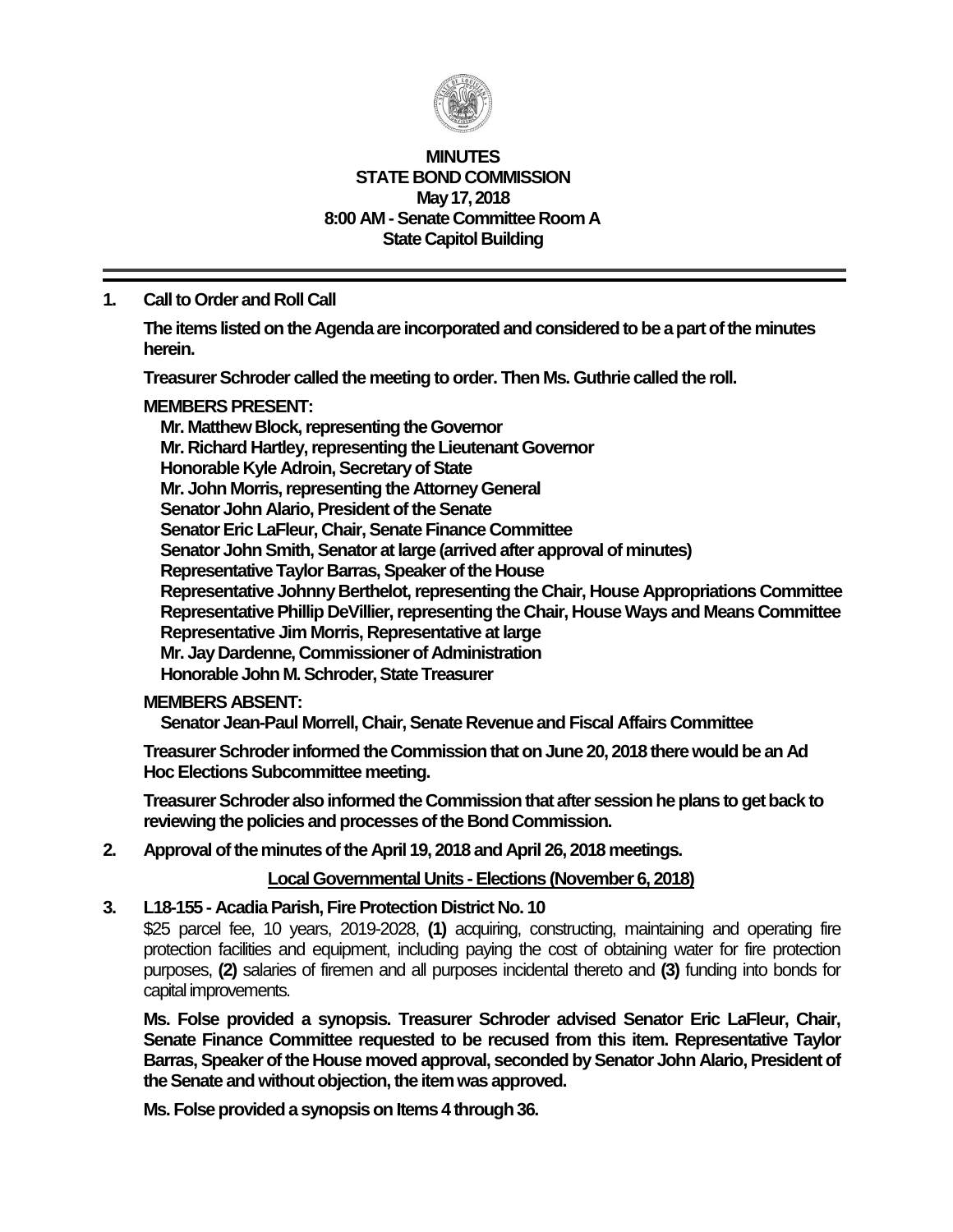**4. L18-145 - Ascension Parish, East Ascension Consolidated Gravity Drainage District No. 1** 5.0 mills tax, 10 years, 2019-2028, operation and maintenance costs and expenses of drainage works.

**Representative Taylor Barras, Speaker of the House moved approval, seconded by Senator John Alario, President of the Senate and without objection, the item was approved.**

#### **5. L18-118 - Caddo Parish Commission**

0.83 mills tax, 10 years, 2019-2028, maintaining and operating public road systems, parks and recreational facilities, garbage disposal and industrial waste programs, surface water drains and drainage facilities.

**Representative Taylor Barras, Speaker of the House moved approval, seconded by Senator John Alario, President of the Senate and without objection, the item was approved.**

#### **6. L18-115 - Calcasieu Parish Police Jury**

5.99 mills tax, 10 years, 2020-2029, maintaining, constructing, equipping, operating and supporting the Calcasieu Parish Public Library System and its facilities.

**Representative Taylor Barras, Speaker of the House moved approval, seconded by Senator John Alario, President of the Senate and without objection, the item was approved.**

#### **7. L18-116 - Calcasieu Parish Police Jury**

3.27 mills tax, 10 years, 2020-2029, maintaining and operating the Calcasieu Parish Courthouse Complex and Calcasieu Correctional Center.

**Representative Taylor Barras, Speaker of the House moved approval, seconded by Senator John Alario, President of the Senate and without objection, the item was approved.**

#### **8. L18-153 - Catahoula Parish, Fire Protection District No. 4**

\$30 parcel fee, 10 years, 2018-2027, **(1)** acquiring, constructing, maintaining and operating fire protection facilities and equipment, including paying the cost of obtaining water for fire protection purposes and salaries of firemen and **(2)** all purposes incidental thereto.

**Representative Taylor Barras, Speaker of the House moved approval, seconded by Senator John Alario, President of the Senate and without objection, the item was approved.**

#### **9. L18-120 - Catahoula Parish, Larto-Mayna Recreation District**

5.2 mills tax, 10 years, 2020-2029, acquiring, constructing, improving, maintaining and/or operating recreational facilities.

**Representative Taylor Barras, Speaker of the House moved approval, seconded by Senator John Alario, President of the Senate and without objection, the item was approved.**

# **10. L18-154 - East Baton Rouge Parish, Hermitage-Cross Creek Crime Prevention and Development District**

\$100 parcel fee, 10 years, 2020-2029, **(1)** aid in crime prevention and enhance security by providing for an increase in law enforcement personnel or contracted security personnel and **(2)** other purposes applicable by law.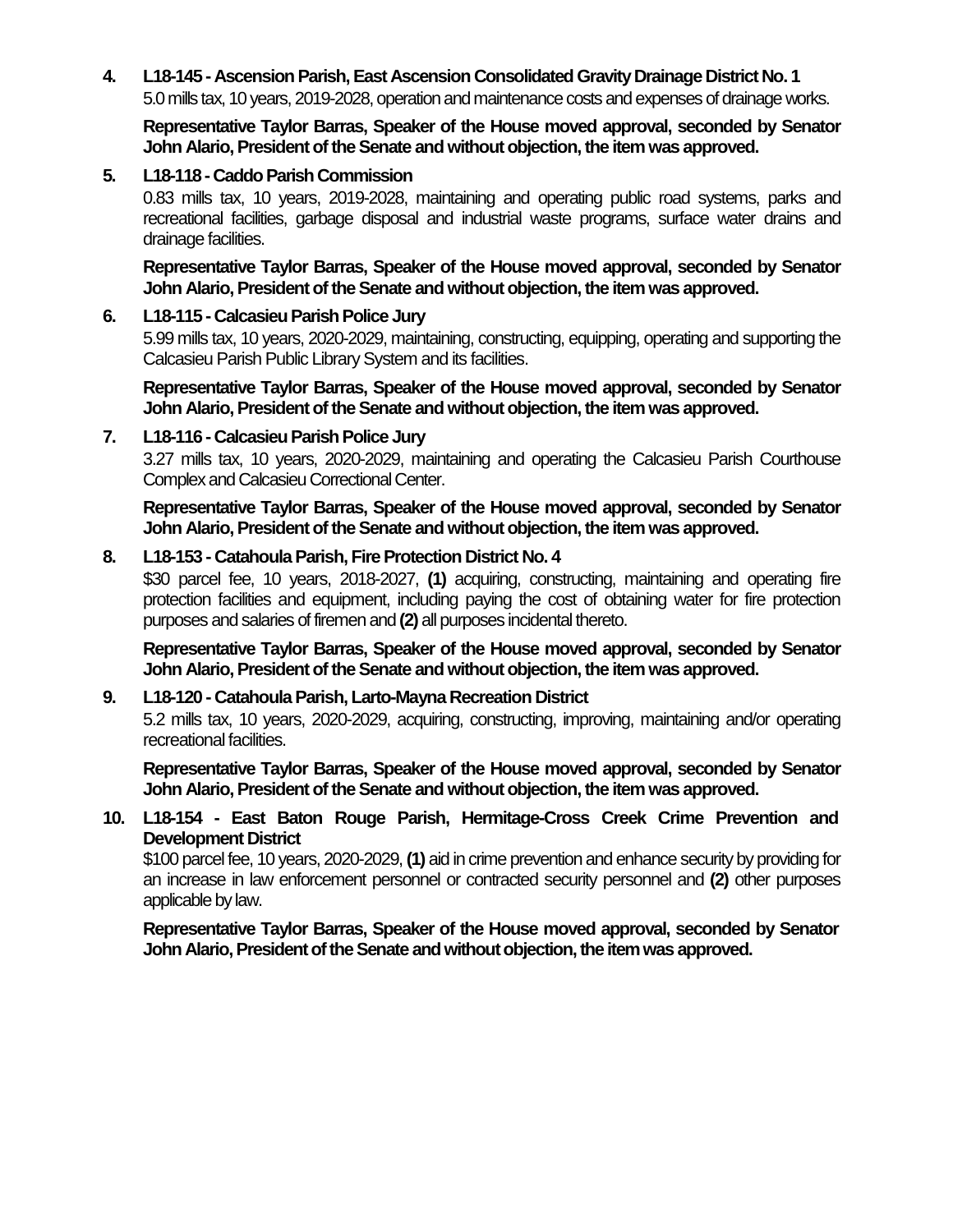# **11. L18-142 -East Carroll Parish Police Jury**

(1) **Parishwide -** 1.0 mills tax, 5 years, 2019-2023, operating and maintaining the Byerley House (Tourism Center); **(2) Parishwide -** 2.0 mills tax, 5 years, 2019-2023, operating and maintaining the Louisiana State Cotton Museum; **(3) Rural Fire Protection District No. 1 -** 2.76 mills tax, 10 years, 2019-2028, acquiring, constructing, improving, maintaining and operating fire protection facilities and equipment.

**Representative Taylor Barras, Speaker of the House moved approval, seconded by Senator John Alario, President of the Senate and without objection, the item was approved.**

# **12. L18-138 -Grant Parish Law Enforcement District**

1% sales tax, to be levied in perpetuity, beginning July 1, 2019, **(1)** providing Deputy Sheriffs in schools, **(2)** funding the D.A.R.E. program or drug awareness education for the students, **(3)** ancillary equipment for Deputy Sheriffs, and **(4)** salaries and benefits of Deputy Sheriffs.

**Representative Taylor Barras, Speaker of the House moved approval, seconded by Senator John Alario, President of the Senate and without objection, the item was approved.**

#### **13. L18-125 - LaSalle Parish, Ambulance Service District No. 1**

5.0 mills tax, 10 years, 2020-2029, improving, maintaining and operating ambulance service, including acquiring equipment therefor.

**Representative Taylor Barras, Speaker of the House moved approval, seconded by Senator John Alario, President of the Senate and without objection, the item was approved.**

# **14. L18-121 - LaSalle Parish, Little Creek-Searcy Volunteer Fire District**

20.0 mills tax, 10 years, 2020-2029, **(1)** acquiring, constructing, improving, maintaining and/or operating fire protection facilities and equipment and **(2)** paying the cost of obtaining water for fire protection purposes.

**Representative Taylor Barras, Speaker of the House moved approval, seconded by Senator John Alario, President of the Senate and without objection, the item was approved.**

# **15. L18-123 - LaSalle Parish, Recreation District No. 5**

5.07 mills tax, 10 years, 2020-2029, acquiring, constructing, improving, maintaining and/or operating recreational facilities and equipment, including necessary land and buildings.

**Representative Taylor Barras, Speaker of the House moved approval, seconded by Senator John Alario, President of the Senate and without objection, the item was approved.**

#### **16. L18-124 - LaSalle Parish, Recreation District No. 10**

15.62 mills tax, 10 years, 2020-2029, acquiring, constructing, improving, maintaining and/or operating recreational facilities.

**Representative Taylor Barras, Speaker of the House moved approval, seconded by Senator John Alario, President of the Senate and without objection, the item was approved.**

#### **17. L18-122 - LaSalle Parish, Summerville-Rosefield Volunteer Fire District**

20.05 mills tax, 10 years, 2020-2029, **(1)** acquiring, constructing, improving, maintaining and/or operating fire protection facilities and equipment and **(2)** paying the cost of obtaining water for fire protection purposes.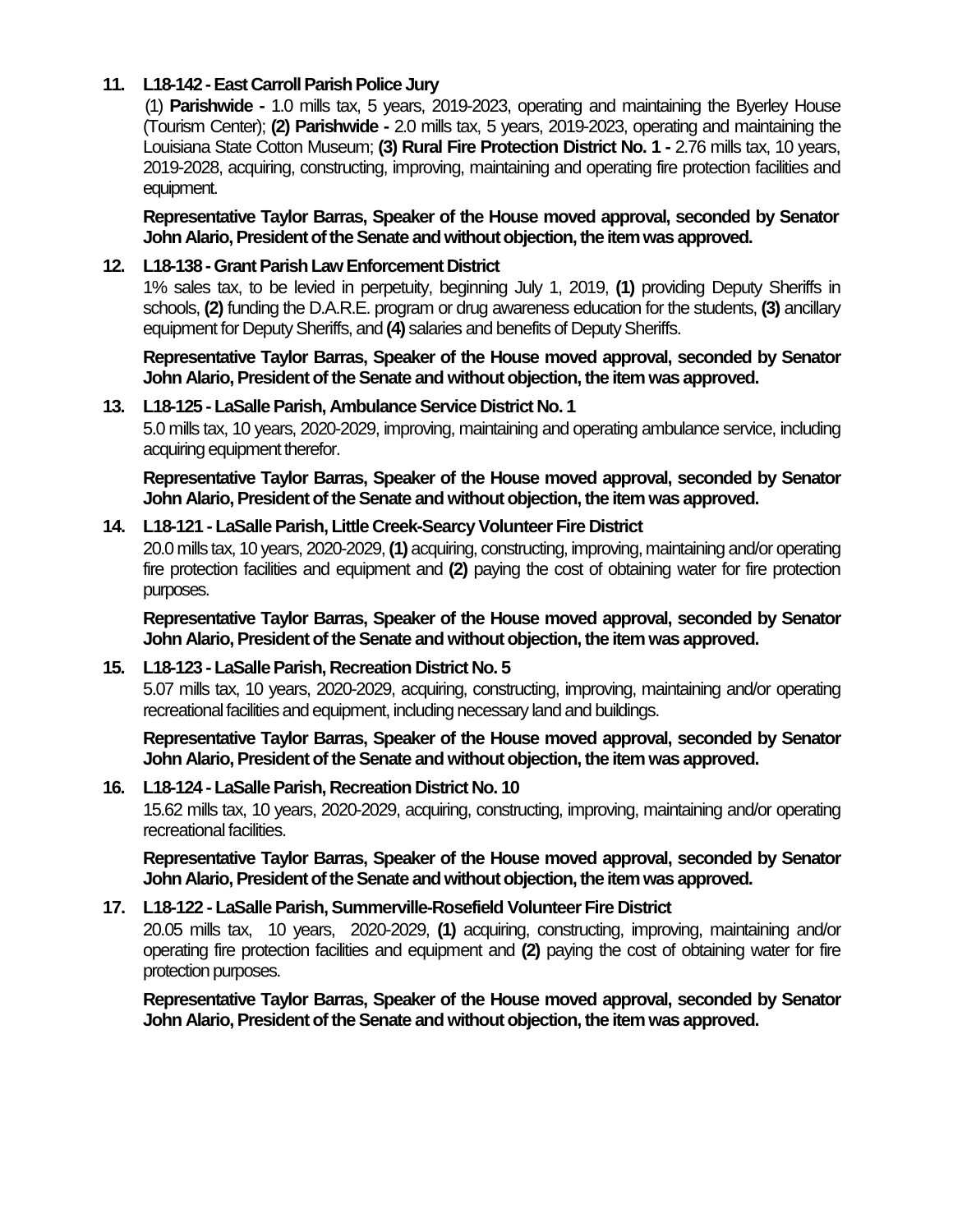# **18. L18-119 -LaSalle Parish Police Jury**

**(1) Parishwide -** 1.0 mills tax, 10 years, 2020-2029, providing funds to the LaSalle Council on Aging to match Federal and State funds allocated for services to the elderly, including the establishment and maintenance of centers for senior citizens; **(2) Road District No. 1 -** 9.53 mills tax, 10 years, 2021- 2030, constructing, improving and maintaining public roads and bridges; **(3) Road District No. 4 -** 10.0 mills tax, 10 years, 2020-2029, constructing, improving and maintaining public roads and bridges; **(4) Road District No. 7 -** 10.0 mills tax, 10 years, 2020-2029, constructing, improving and maintaining public roads and bridges; **(5) Road District No. 9 -** 10.0 mills tax, 10 years, 2020-2029, constructing, improving and maintaining public roads and bridges.

**Representative Taylor Barras, Speaker of the House moved approval, seconded by Senator John Alario, President of the Senate and without objection, the item was approved.**

# **19. L18-157 -Lincoln Parish, City of Grambling**

**(1)**5.30 mills tax, 10 years, 2020-2029, paying a part of the cost of improving and maintaining streets; **(2)** 4.48 mills tax, 10 years, 2020-2029, providing additional support to the Grambling City Police Department; **(3)** 26.10 mills tax, 10 years, 2020-2029, **(a)** 35% for acquiring, constructing, improving, maintaining and operating works of public improvement and **(b)** remaining 65% for providing additional support to the Grambling City Fire Department.

**Representative Taylor Barras, Speaker of the House moved approval, seconded by Senator John Alario, President of the Senate and without objection, the item was approved.**

#### **20. L18-149 -Livingston Parish Council**

Amend Article II, Section 2-01 and Article III, Section 3-02 of the Home Rule Charter relative to term length and consecutive term limit of Council Members and the Parish President.

**Representative Taylor Barras, Speaker of the House moved approval, seconded by Senator John Alario, President of the Senate and without objection, the item was approved.**

#### **21. L18-132 - Livingston Parish Law Enforcement District**

½% sales tax, to be levied in perpetuity, beginning April 1, 2019, providing additional funding for the operations of the Sheriff's Office, including, but not limited to stationing Sheriff Deputies in public schools in order to provide for safety and security of the students and faculty.

**Representative Taylor Barras, Speaker of the House moved approval, seconded by Senator John Alario, President of the Senate and without objection, the item was approved.**

#### **22. L18-117 - Morehouse Parish, Fire Protection District No. 1, Ward 10**

3.95 mills tax, 10 years, 2019-2028, **(1)** supervision, operation and maintenance and **(2)** acquire, maintain and operate fire protection equipment vehicles and equipment.

**Representative Taylor Barras, Speaker of the House moved approval, seconded by Senator John Alario, President of the Senate and without objection, the item was approved.**

# **23. L18-114 - Orleans Parish, City of New Orleans, Kenilworth Improvement District** Not exceeding \$225 parcel fee, not exceeding 8 years, 2019-2026, promote, encourage, and enhance

security, beautification and overall betterment.

#### **Representative Taylor Barras, Speaker of the House moved approval, seconded by Senator John Alario, President of the Senate and without objection, the item was approved.**

#### **24. L18-158 - Ouachita Parish, Gravity Drainage District No. 2**

11.9 mills tax, 25 years, 2019-2043, acquiring, constructing, improving, and maintaining flood control gravity drainage works, including necessary equipment.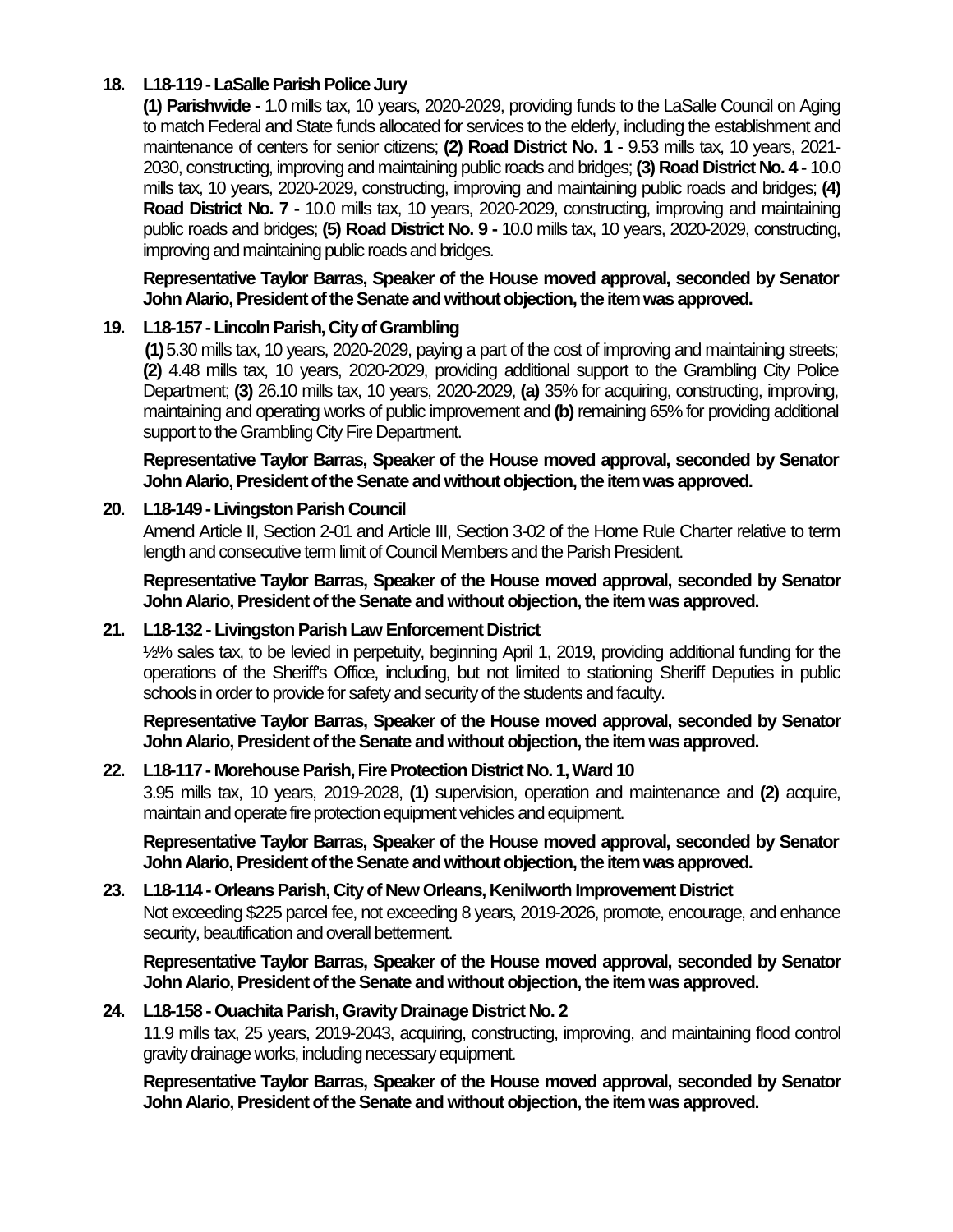# **25. L18-160 - Ouachita Parish Police Jury, Fire Protection District No. 1**

19.11 mills tax, 10 years, 2020-2029, **(1)** maintaining and operating fire protection facilities and **(2)** obtaining water for fire protection purposes.

**Representative Taylor Barras, Speaker of the House moved approval, seconded by Senator John Alario, President of the Senate and without objection, the item was approved.**

#### **26. L18-159 - Richland Parish Law Enforcement District**

½% sales tax, 10 years, beginning January 1, 2020, providing additional funding.

**Representative Taylor Barras, Speaker of the House moved approval, seconded by Senator John Alario, President of the Senate and without objection, the item was approved.**

#### **27. L18-137 -St. Charles Parish Council**

**(1)** 5.90 mills tax, 10 years, 2020-2029, acquiring, constructing and maintaining public roads and bridges and acquiring the necessary equipment; **(2)** 0.61 mills tax, 10 years, 2020-2029, acquiring, constructing, improving, maintaining, operating and supporting public health unit facilities; **(3)** 0.80 mills tax, 10 years, 2019-2028, constructing, improving, maintaining and operating facilities and programs for the elderly through the St. Charles Council on Aging Incorporated; **(4)** 1.58 mills tax, 10 years, 2020- 2029, **(a)** acquiring, constructing, improving, maintaining and/or operating fire protection facilities and equipment, including the purchase of fire trucks and other firefighting equipment and payment of all related personnel costs and **(b)** paying the cost of obtaining water for fire protection purposes, including hydrant rentals and service.

**Representative Taylor Barras, Speaker of the House moved approval, seconded by Senator John Alario, President of the Senate and without objection, the item was approved.**

#### **28. L18-133 -St. John the Baptist Parish Council, Mosquito Abatement District**

0.48 mills tax, 10 years, 2019-2028, acquiring, constructing, improving and operating a mosquito abatement and control program, including the purchase, maintenance and operation of machinery and equipment necessary or useful in the eradication, abatement or control of mosquitos and other arthropods.

**Representative Taylor Barras, Speaker of the House moved approval, seconded by Senator John Alario, President of the Senate and without objection, the item was approved.**

#### **29. L18-134 -St. Mary Parish, Fire Protection District No. 3**

10.0 mills tax, 10 years, 2020-2029, **(1)** acquiring, constructing, improving, maintaining and operating fire protection facilities and equipment and **(2)** all purposes incidental thereto.

**Representative Taylor Barras, Speaker of the House moved approval, seconded by Senator John Alario, President of the Senate and without objection, the item was approved.**

#### **30. L18-148 -St. Tammany Parish, Fire Protection District No. 4**

**(1)** 25.0 mills tax, 20 years, 2022-2041, **(a)** acquiring, constructing, improving, maintaining and/or operating fire protection facilities and equipment, including the cost of obtaining water for fire protection purposes, and **(b)** providing emergency medical response and transportation service; **(2)** 1.0 mill tax, 20 years, 2022-2041, **(a)** acquiring constructing, improving, maintaining and/or operating fire protection facilities and equipment, including the cost of obtaining water for fire protection purposes, and **(b)**providing emergency medical response and transportation service; and **(3)** \$75 parcel fee, 23 years, 2019-2041, **(a)** acquisition, construction, maintenance and operation of fire protection facilities and equipment, including the costs of obtaining water for fire protection purposes, and **(b)** salaries of firemen.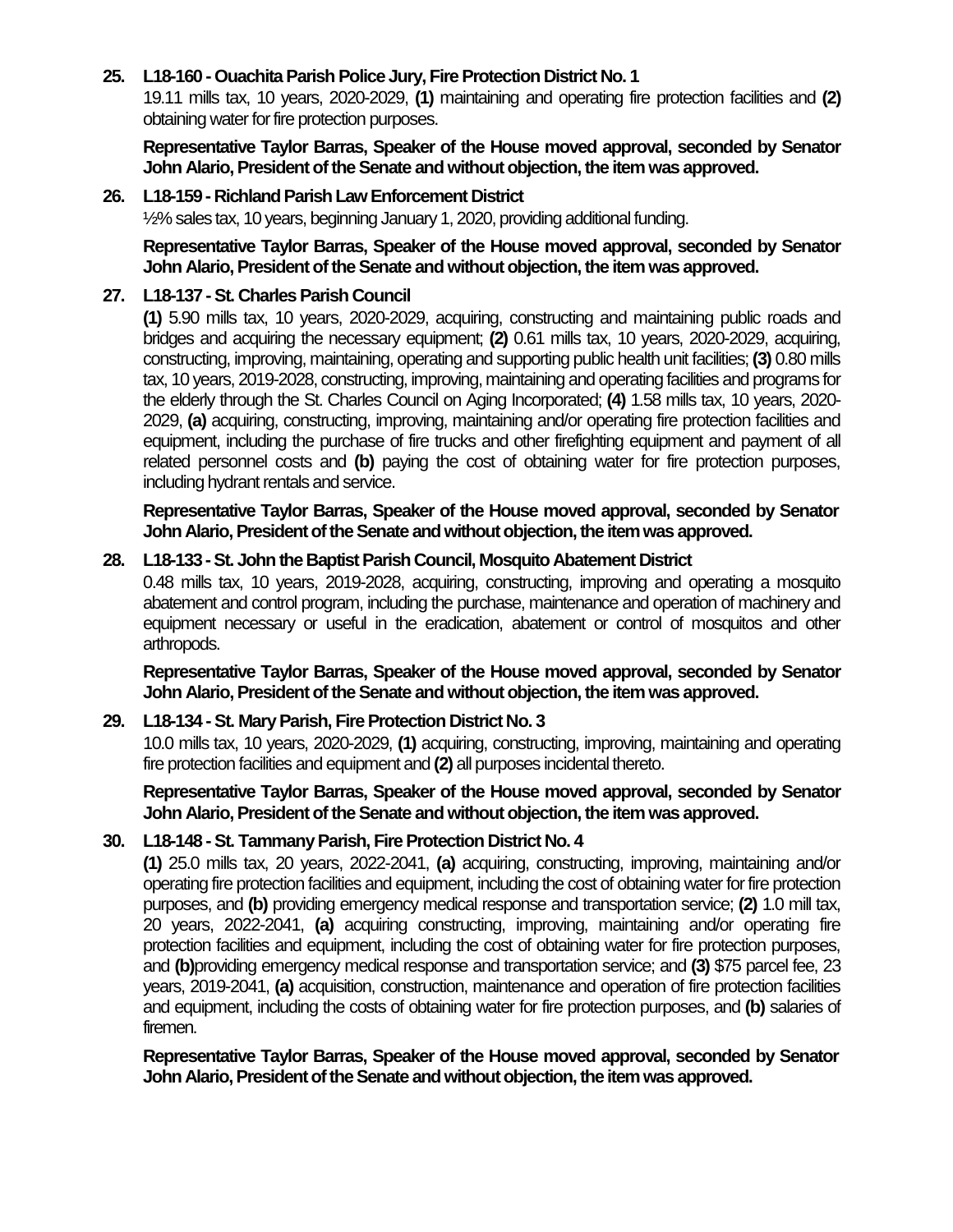# **31. L18-129 -St. Tammany Parish, Town of Abita Springs**

3.0 mills tax, 10 years, 2019-2028, **(1)** 2/3 for acquiring, constructing, improving, maintaining, operating and supporting parks and playgrounds owned and/or operated by the Town, including equipment, facilities and programs and **(2)** 1/3 for providing and maintaining electric lights on the streets, roads, highways, alleys and public places.

**Representative Taylor Barras, Speaker of the House moved approval, seconded by Senator John Alario, President of the Senate and without objection, the item was approved.**

#### **32. L18-146 - Tangipahoa Parish Council, Road Lighting District No. 6**

10.0 mills tax, 10 years, 2019-2028, **(1)** acquire, improve and equip the system of road lighting on streets, roads, highways, alleys and public places and **(2)** operation and maintenance costs and expenses.

**Representative Taylor Barras, Speaker of the House moved approval, seconded by Senator John Alario, President of the Senate and without objection, the item was approved.**

#### **33. L18-136 - Terrebonne Parish, Recreation District No. 10**

11.45 mills tax, 10 years, 2019-2028, acquiring, constructing, maintaining and operating recreation facilities, including purchase of equipment.

**Representative Taylor Barras, Speaker of the House moved approval, seconded by Senator John Alario, President of the Senate and without objection, the item was approved.**

# **34. L18-156 - Union Parish, East Union Hospital Service District**

5.56 mills tax, 10 years, 2019-2028, constructing, maintaining, improving, equipping and operating hospital facilities.

**Representative Taylor Barras, Speaker of the House moved approval, seconded by Senator John Alario, President of the Senate and without objection, the item was approved.**

#### **35. L18-130 -Washington Parish, Fire Protection District No. 7**

5.0 mills tax, 10 years, 2019-2028, acquiring, constructing, improving, maintaining and/or operating works of public improvement for fire protection purposes.

**Representative Taylor Barras, Speaker of the House moved approval, seconded by Senator John Alario, President of the Senate and without objection, the item was approved.**

#### **36. L18-144 -West Feliciana Parish Council, Sales Tax District No. 1**

½% sales tax, 7 years, beginning October 1, 2019, **(1)** acquiring, constructing, improving, maintaining, supporting, and/or operating recreational parks, facilities, equipment, programs and services and **(2)** up to 25% of the annual proceeds for maintaining and supporting social services and programs.

**Representative Taylor Barras, Speaker of the House moved approval, seconded by Senator John Alario, President of the Senate and without objection, the item was approved.**

#### **Local Political Subdivisions -Loans**

# **37. L18-128 - Allen Parish Police Jury, Road District No. 4**

Not exceeding \$55,000 Limited Tax Certificates of Indebtedness, Series 2018, not exceeding 2.75%, not exceeding 5 years, constructing, improving, operating and maintaining roads and bridges.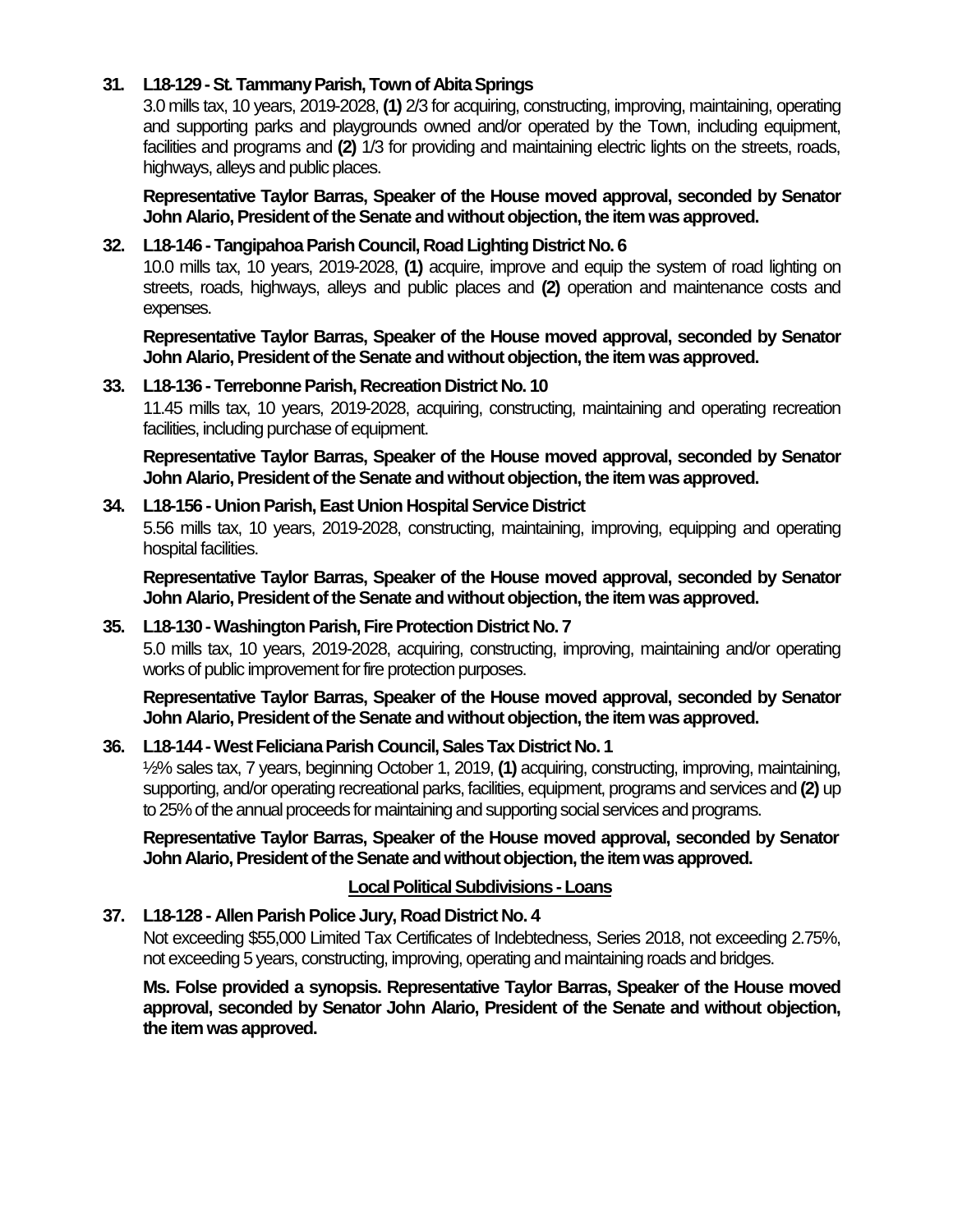#### **38. L18-135 - Avoyelles Parish Law Enforcement District**

Not exceeding \$750,000 Promissory Note, not exceeding 6%, mature no later than June 30, 2019, current expenses.

**Ms. Folse provided a synopsis. Representative Taylor Barras, Speaker of the House moved approval, seconded by Senator John Alario, President of the Senate and without objection, the item was approved.**

#### **39. L18-161 - Jackson Parish, Village of Quitman**

Not exceeding \$200,000 Grant Anticipation Notes, Series 2018, not exceeding 6%, not exceeding 3 years, **(1)** repairing, renovating, constructing and installing wastewater treatment facilities, including appurtenant equipment, accessories and property and **(2)** constructing, replacing and repairing public roads and culverts.

**Ms. Folse provided a synopsis. Representative Taylor Barras, Speaker of the House moved approval, seconded by Senator John Alario, President of the Senate and without objection, the item was approved.**

#### **40. L18-162 - Jefferson Davis Parish, Fire Protection District No. 1**

Not exceeding \$410,000 Certificates of Indebtedness, Series 2018, not exceeding 5%, not exceeding 15 years, constructing a new fire station.

**Ms. Folse provided a synopsis. Representative Taylor Barras, Speaker of the House moved approval, seconded by Senator John Alario, President of the Senate and without objection, the item was approved.**

#### **41. L18-151 - Orleans Parish Law Enforcement District**

Not exceeding \$2,500,000 Taxable Certificates of Indebtedness, not exceeding 5%, mature no later than June 30, 2019, current expenses.

**Ms. Folse provided a synopsis. Representative Taylor Barras, Speaker of the House moved approval, seconded by Senator John Alario, President of the Senate and without objection, the item was approved.**

#### **42. L18-152 -St. John the Baptist Parish Law Enforcement District**

Not exceeding \$5,500,000 Certificates of Indebtedness, not exceeding 6%, mature no later than June 30, 2019, current expenses.

**Ms. Folse provided a synopsis. Representative Taylor Barras, Speaker of the House moved approval, seconded by Senator John Alario, President of the Senate and without objection, the item was approved.**

#### **43. L18-163 -Terrebonne Parish Law Enforcement District**

Not exceeding \$6,000,000 Certificates of Indebtedness, not exceeding 6%, mature no later than June 30, 2019, current expenses.

**Ms. Folse provided a synopsis. Representative Taylor Barras, Speaker of the House moved approval, seconded by Senator John Alario, President of the Senate and without objection, the item was approved.**

#### **44. L18-140 -Vernon Parish, Town of Rosepine**

Not exceeding \$155,000 Line of Credit, not exceeding 7%, not exceeding 1 year, funding phase-in expenses relative to a proposed intergovernmental services agreement between the Town of Rosepine and the United States Army Garrison -Fort Polk.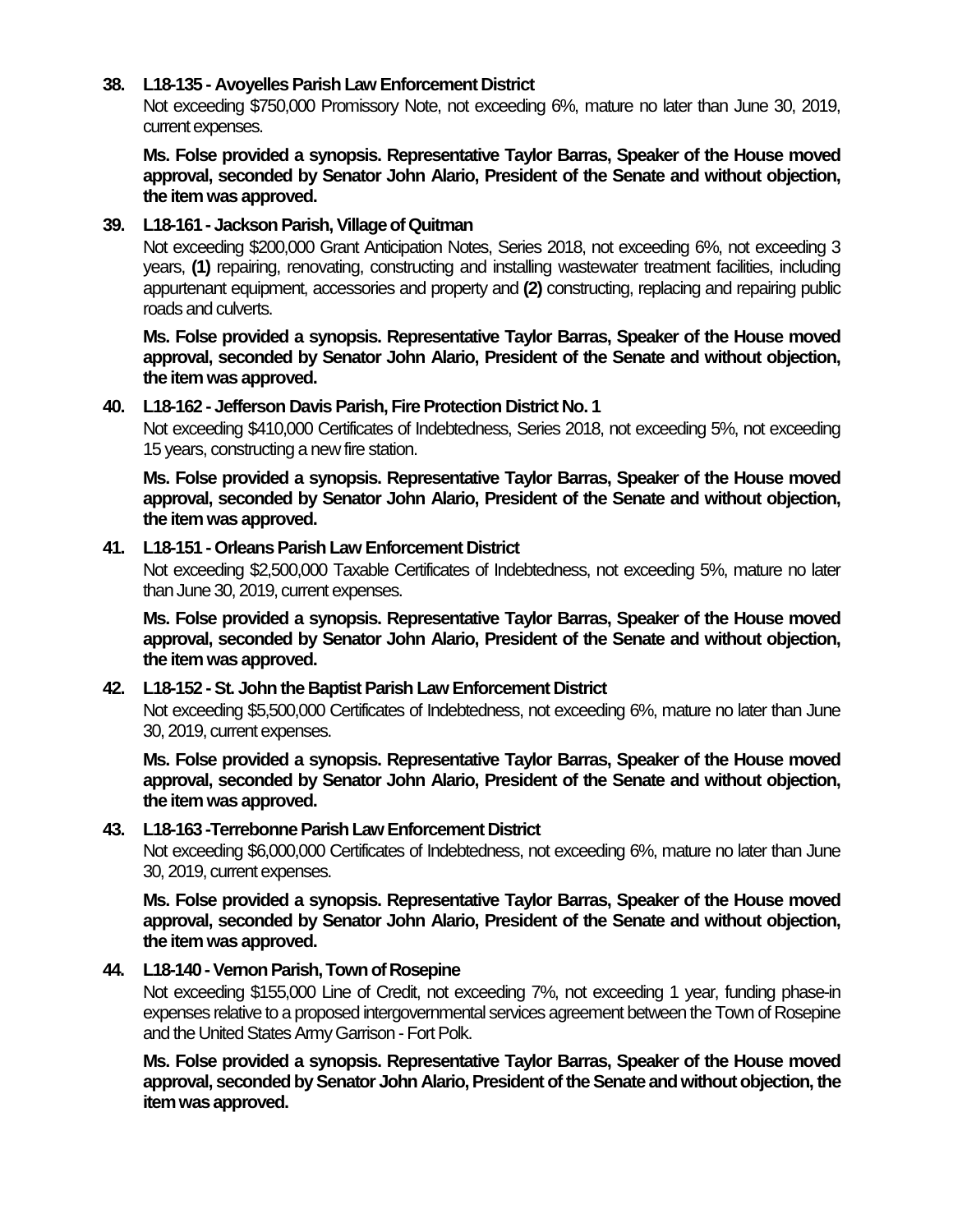### **Local Political Subdivisions - Bonds -Final Approval**

#### **45. L18-141 - Acadia and Lafayette Parishes, Town of Duson**

Not exceeding \$2,500,000 Sales Tax Bonds, in one or more series, not exceeding 8%, not exceeding 15 years, **(1)** funding infrastructure and repairs to roads and **(2)** funding a debt service reserve fund, if necessary.

**Ms. Folse provided a synopsis. Treasurer Schroder advised Senator Eric LaFleur, Chair, Senate Finance Committee requested to be recused from this item. Representative Taylor Barras, Speaker of the House moved approval, seconded by Senator John Alario, President of the Senate and without objection, the item was approved.**

#### **46. L18-164 - Ascension Parish, City of Donaldsonville**

Not exceeding \$1,000,000 Limited Tax Revenue Bonds, not exceeding 4%, not exceeding 14 years, capital outlay projects for fire protection for the Donaldsonville Fire Department.

**Ms. Folse provided a synopsis. Representative Taylor Barras, Speaker of the House moved approval, seconded by Senator John Alario, President of the Senate and without objection, the item was approved.**

#### **47. L18-131 -East Baton Rouge Parish, City of Baton Rouge**

Not exceeding \$18,000,000 Public Improvement Sales Tax Revenue Bonds, Series 2018, not exceeding 4%, not exceeding 16 years, renovating and improving the Baton Rouge Theater for the Performing Arts.

**Ms. Folse provided a synopsis. Representative Taylor Barras, Speaker of the House moved approval, seconded by Senator John Alario, President of the Senate and without objection, the item was approved.**

#### **48. L18-127 - Jefferson Parish, Grand Isle Port Commission**

Not exceeding \$1,290,000 Indebtedness, not exceeding 6%, fixed or variable rate, **(1)** approximately \$250,000 Revenue Bonds, not exceeding 10 years, **(2)** approximately \$1,040,000 Grant Anticipation Notes, not exceeding 1 year, both for installation of a bulkhead, new walkway and piers, gravel roadway, concrete roadway, pile clusters, concrete pavement, the placement of backfill and removal of fill sedimentation from the docking area.

**Ms. Folse provided a synopsis. Senator John Alario, President of the Senate moved approval, seconded by Representative Taylor Barras, Speaker of the House and without objection, the item was approved.**

#### **49. L18-150 - Lafayette Parish, Broussard Ambassador Caffery Extension Sub-District No. 1**

Not exceeding \$4,500,000 Sales Tax Revenue Bonds, in one or more series, taxable and/or taxexempt, not exceeding 6%, not exceeding 20 years, **(1)** acquisition, construction, development and improvement of roads, drainage and sewer works needed to support a mixed use commercial residential, office and retail center, **(2)** funding capitalized interest, if necessary and **(3)** funding a debt service reserve fund.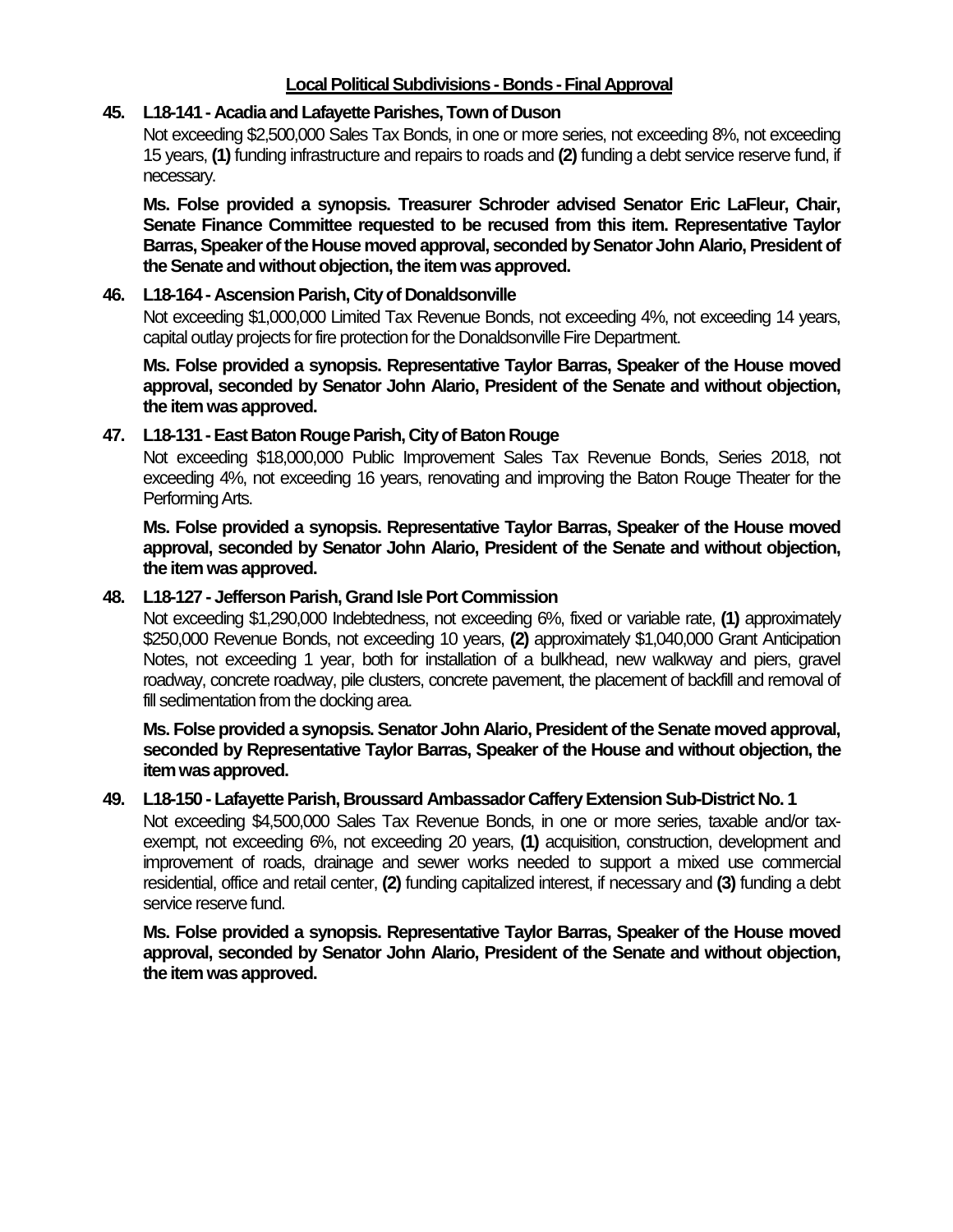# **50. L18-165 -Lafayette Parish School Board**

Not exceeding \$40,000,000 Sales Tax Revenue Bonds, not exceeding 6%, not exceeding 40 years, **(1)** constructing and acquiring capital improvements, including acquisition of lands for building sites and playgrounds, **(2)** purchasing, erecting and improving school buildings and related facilities, **(3)** acquiring necessary equipment and furnishings therefor and **(4)** providing for a reserve.

**Ms. Folse provided a synopsis. Representative Taylor Barras, Speaker of the House moved approval, seconded by Senator John Alario, President of the Senate and without objection, the item was approved.**

# **51. L18-139 - LaSalle Parish, Hospital Service District No. 1**

Not exceeding \$6,000,000 Hospital Revenue Bonds, not exceeding 4.95%, mature no later than October 1, 2039, constructing and acquiring a new medical building for and improvements to the Hospital, including appurtenant equipment, fixtures and furnishings.

**Ms. Folse provided a synopsis. Representative Taylor Barras, Speaker of the House moved for conditional approval contingent upon verification of the certified resolution adopted by the LaSalle Parish Police Jury authorizing the incurrence of the debt, which was adopted on May 14, 2018. The motion was seconded by Senator John Alario, President of the Senate, and without objection, the motion was approved.**

#### **State Agencies, Boards and Commissions**

**52. S18-013 -Louisiana Housing Corporation (Briarwood Apartments and Barton Drive Manor)** Not exceeding \$8,500,000 Multifamily Housing Governmental Notes (Volume Cap), in one or more series, not exceeding 8%, not exceeding 35 years, acquisition, rehabilitation and equipping of two multifamily housing facilities consisting of 132 units in Shreveport.

**Ms. Folse provided a synopsis. Representative Taylor Barras, Speaker of the House moved approval, seconded by Senator John Alario, President of the Senate and without objection, the item was approved.**

#### **53. S18-012 -Louisiana Housing Corporation (Lafitte 2017 Project)**

Not exceeding \$4,500,000 Multifamily Housing Revenue Bonds (Volume Cap), in one or more series, not exceeding 12%, not exceeding 40 years, acquisition, construction, rehabilitation and equipping of a 25-unit multifamily housing development in New Orleans.

**Ms. Folse provided a synopsis. Representative Taylor Barras, Speaker of the House moved for conditional approval contingent upon verification of the certified resolution adopted by the Louisiana Housing Corporation authorizing the incurrence of the debt, which was adopted on May 9, 2018. The motion was seconded by Senator John Alario, President of the Senate, and without objection, the motion was approved.**

#### **Ratifications and or Amendments to Prior Approvals**

# **54. L15-041A -St. Mary Parish, City of Patterson**

Amendment of a prior approval granted on January 15, 2015, to reflect change in cost of issuance and professionals.